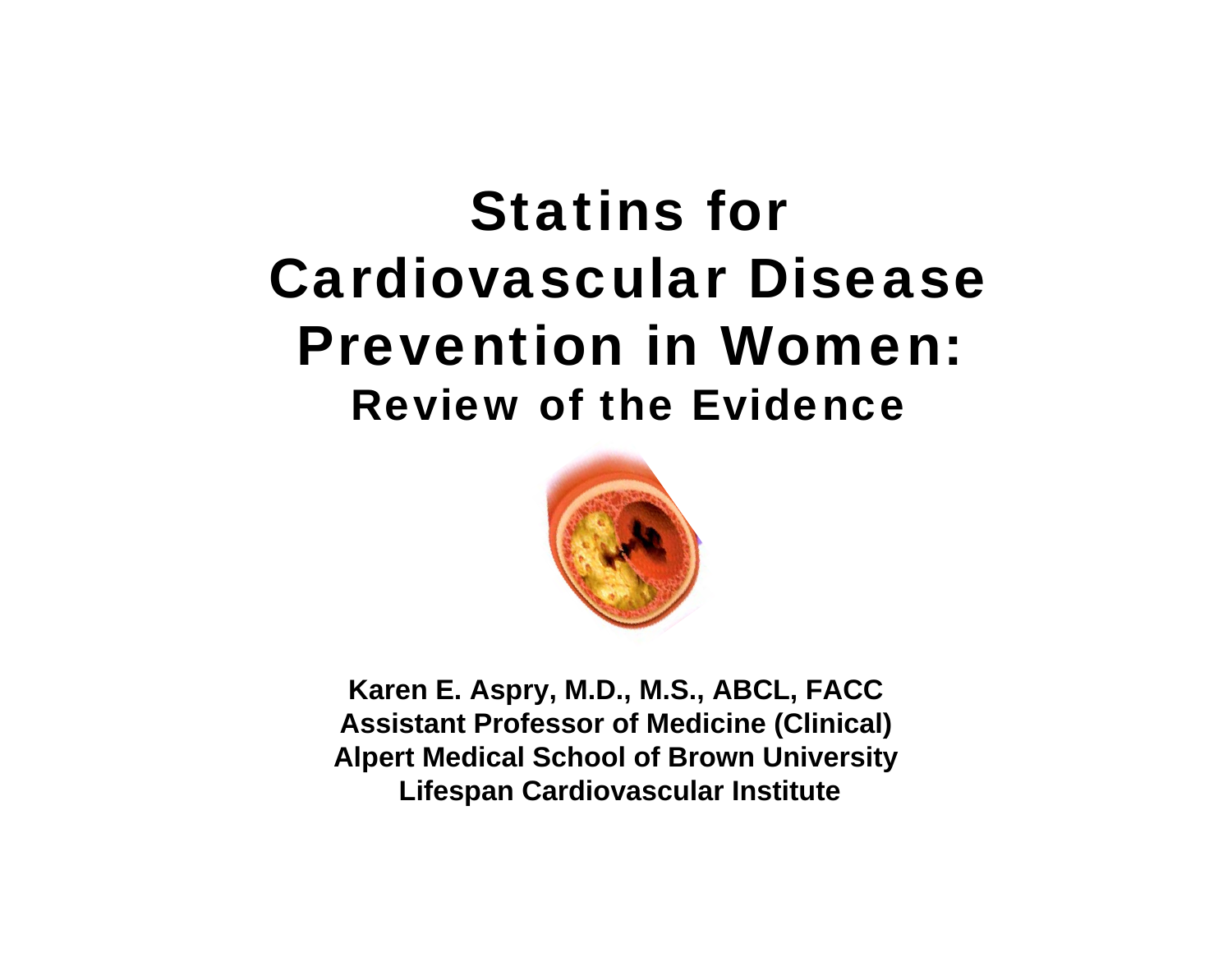#### Risk Factor Burden at Age 50 Predicts Lifetime Incidenceof Cardiovascular Disease in Women

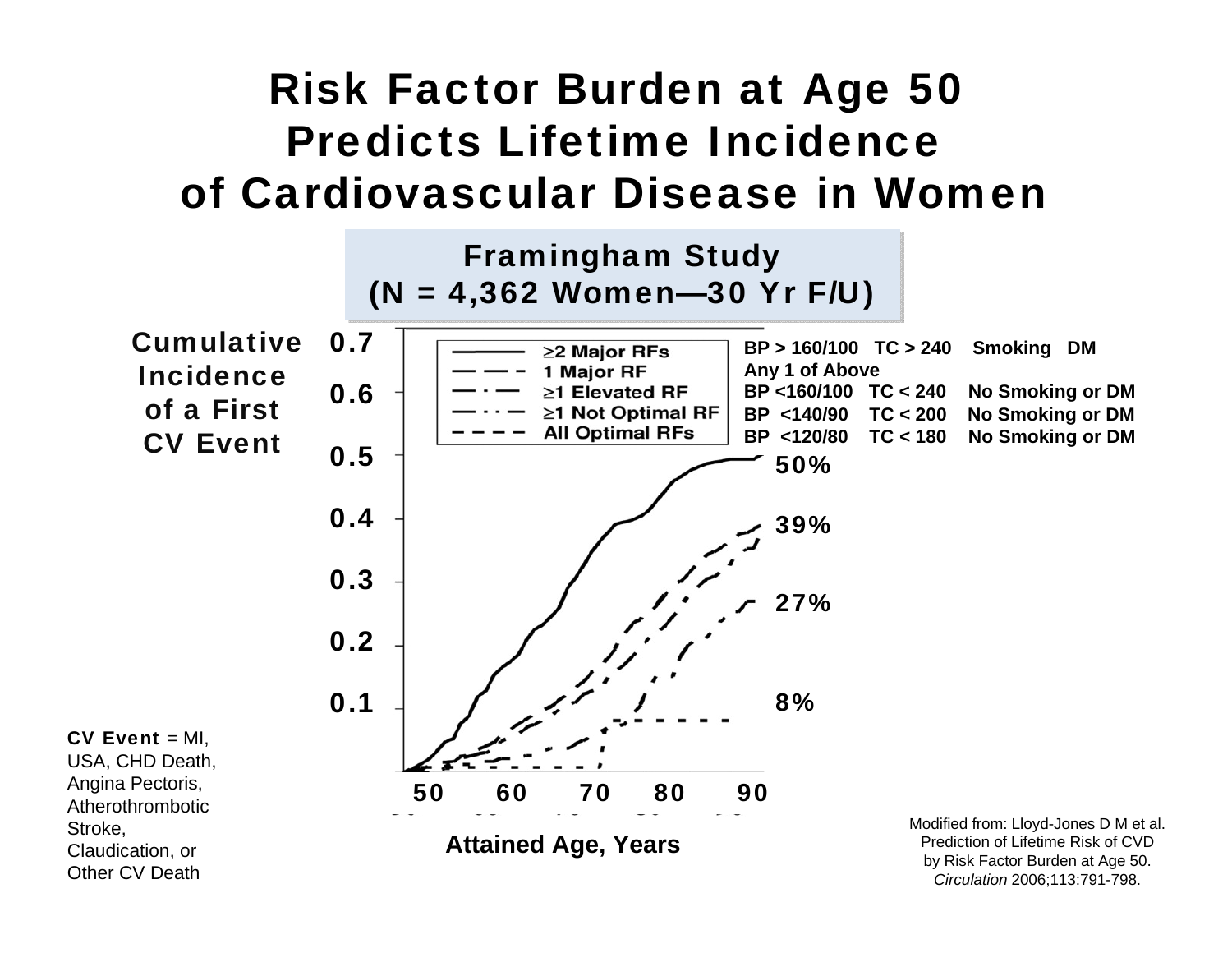#### Serum Total Cholesterol at Age 50 Predicts Lifetime Incidenceof Cardiovascular Disease in Women



Modified from: Lloyd-Jones D M et al. Prediction of Lifetime Risk of CVD by Risk Factor Burden at Age 50. *Circulation* 2006;113:791-798.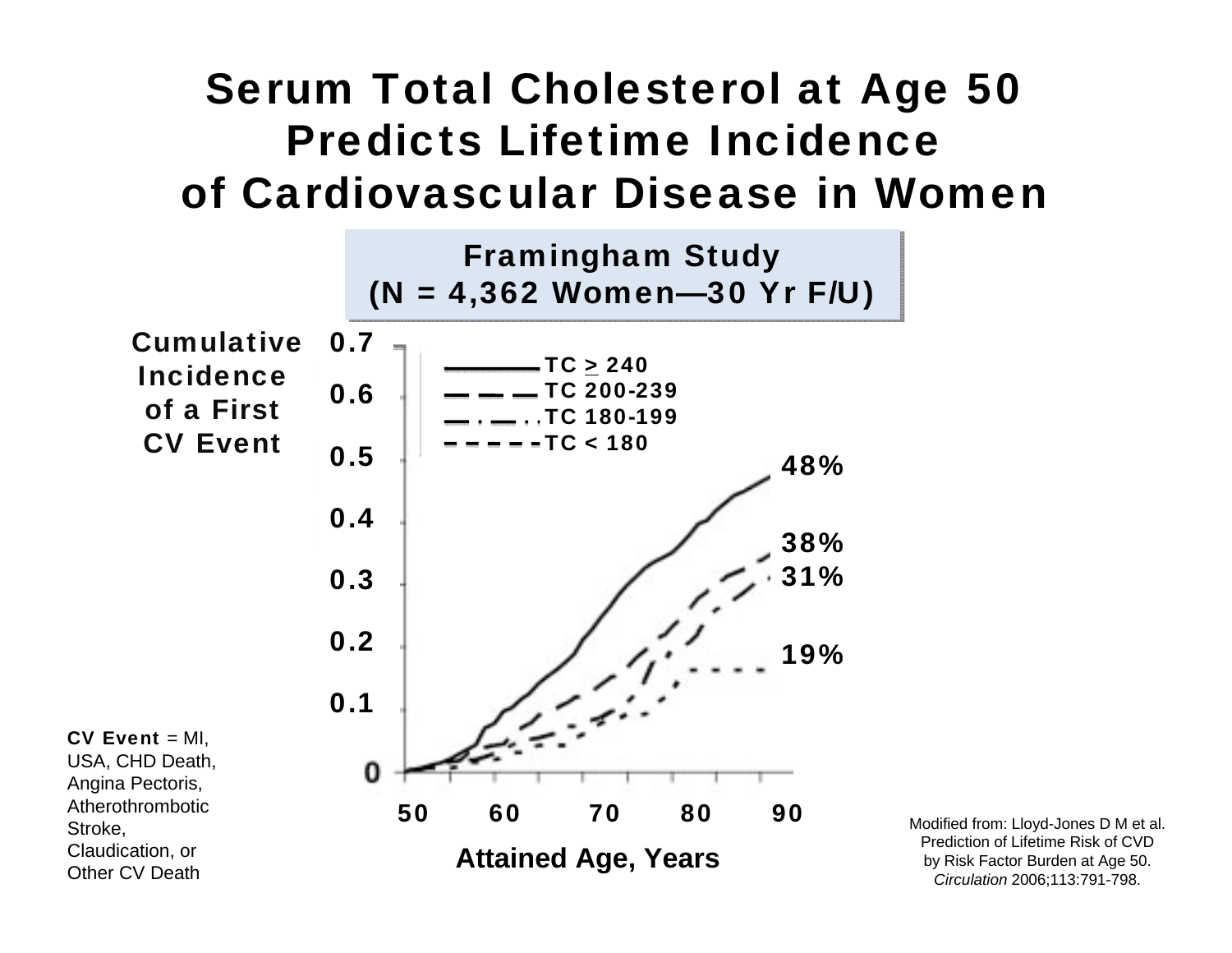### Statin Therapy for Secondary Prevention of Cardiovascular Disease in Women & Men

A Sex-Based Meta-Analysis -- 2012

|                                                         | <b>Secondary</b><br><b>Prevention</b><br><b>Trials</b> | <b>4S</b><br><b>SPARCL</b><br><b>PLAC-1</b>                                                                                   | <b>CARE</b><br><b>PROSPER §</b><br><b>CCAIT</b> | <b>LIPID</b><br><b>FLORIDA</b><br><b>REIGGER</b> | <b>MIRACL</b><br>ASCOT <sup>§</sup> |  |  |  |  |  |
|---------------------------------------------------------|--------------------------------------------------------|-------------------------------------------------------------------------------------------------------------------------------|-------------------------------------------------|--------------------------------------------------|-------------------------------------|--|--|--|--|--|
|                                                         | <b>Subjects</b>                                        | 11,243 Women + 31,950 Men + CVD                                                                                               |                                                 |                                                  |                                     |  |  |  |  |  |
|                                                         | <b>Designs</b>                                         | Statin vs. Placebo, F/U 16 wk - 6.1 Yrs                                                                                       |                                                 |                                                  |                                     |  |  |  |  |  |
|                                                         | <b>Outcomes</b><br>on Statins                          | Any CV Event* Both women and men<br>showed significant ~20% relative risk<br>reductions $[RR's 0.81 - 0.82 p < 0.05]$         |                                                 |                                                  |                                     |  |  |  |  |  |
| $* = MI$ ,<br><b>CHD</b><br>Death,<br>CV Death,<br>CVA, |                                                        | Any Death Men showed a significant 21%<br>relative decrease--women had a favorable<br>risk estimate only $[RR 0.92 p > 0.05]$ |                                                 |                                                  |                                     |  |  |  |  |  |
| STENT,<br>or CABG                                       | Gutierrez, J et al. Arch Int Med 2012;172: 909-19.     |                                                                                                                               |                                                 | <sup>§</sup> Classified as a primary             | prevention trial in some analyses   |  |  |  |  |  |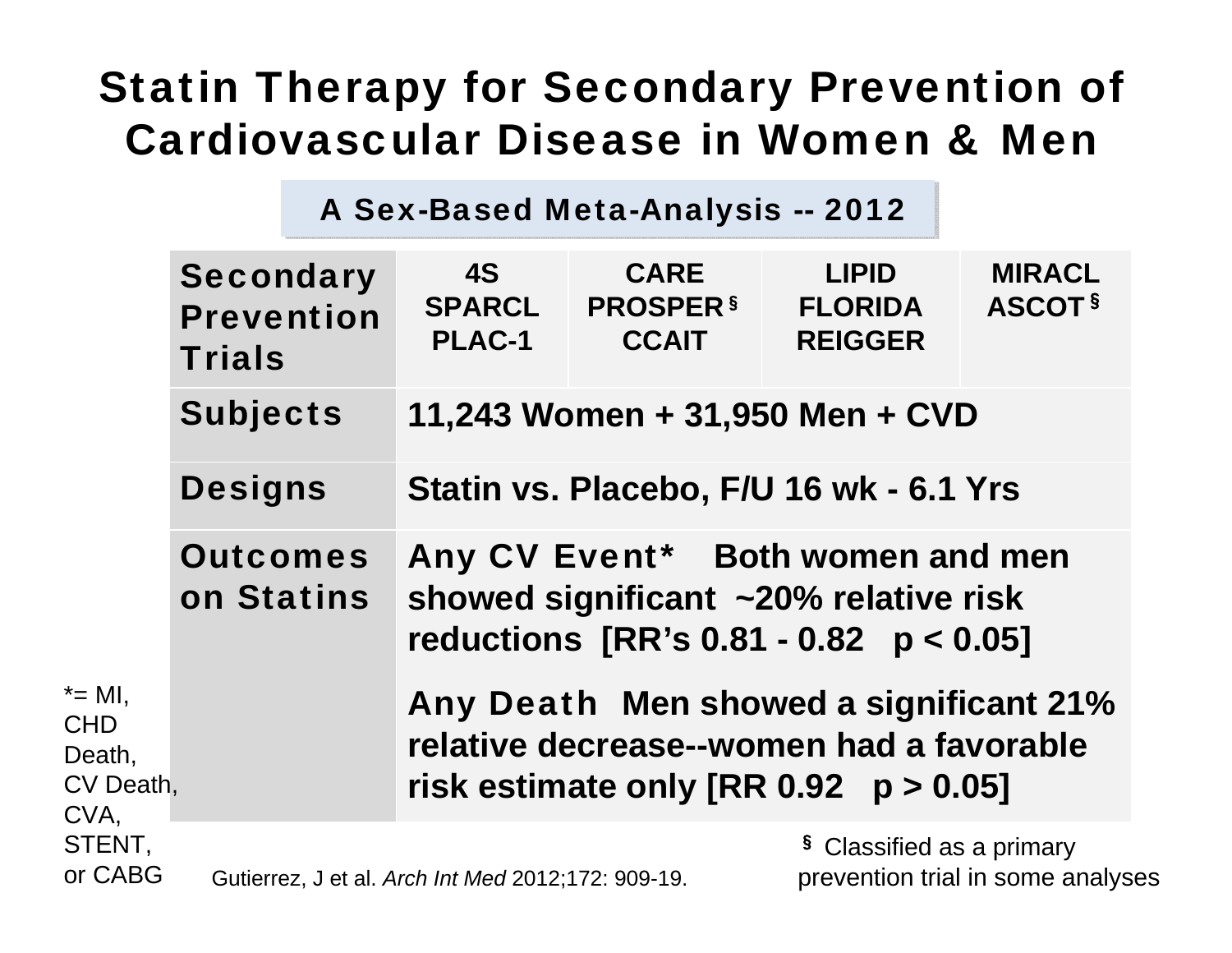#### Primary Prevention Statin Trials Enrolling Women

| <b>Trial</b>          | #<br><b>Wome</b><br>n(%) | <b>Mean</b><br>Age,<br><b>Yrs</b> | %<br><b>With</b><br><b>CVD</b> | %<br><b>With</b><br><b>DM</b> | <b>Baseline</b><br>LDL-C<br>(mg/dL) | <b>Active</b><br><b>Drug</b><br>(mg/day) | % LDL<br><b>Change</b><br>At 1 Yr | $F/U$ ,<br><b>Yrs</b> | Sex-<br><b>Specific</b><br><b>Results</b> |
|-----------------------|--------------------------|-----------------------------------|--------------------------------|-------------------------------|-------------------------------------|------------------------------------------|-----------------------------------|-----------------------|-------------------------------------------|
| AF/<br><b>TEXCAPS</b> | 997<br>15%               | 58                                | $< 1\%$                        | < 5%                          | 150                                 | <b>Lova 20-</b><br>40                    | $-36%$                            | $5.2$                 | <b>Yes</b>                                |
| <b>MEGA</b>           | 5,356<br>68%             | 58                                | $< 1\%$                        | 21 %                          | 155                                 | Prava 10-<br>20                          | $-25%$                            | 5.0                   | <b>Yes</b>                                |
| <b>JUPITER</b>        | 6,801<br>38%             | 66                                | 0%                             | 0%                            | 104<br>+ hsCRP<br>$>2$              | Rosuva 20                                | $-42%$                            | 2.0                   | <b>Yes</b>                                |
| <b>ASCOT</b>          | 1,942<br>19%             | 63                                | 14 %                           | 24 %                          | 131                                 | Atorva 10                                | $-41%$                            | 3.3                   | <b>Yes</b>                                |
| <b>ALLHAT</b>         | 5,051<br>49%             | 66                                | 22 %                           | 34 %                          | 145                                 | Prava 40                                 | $~^{\sim}$ 10 %                   | 4.9                   | <b>Yes</b>                                |
| <b>PROSPER</b>        | 3,000<br>52%             | 75                                | 44%                            | 12 %                          | 147                                 | Prava 40                                 | $-40%$                            | 3.3                   | <b>No</b>                                 |
| <b>HPS</b>            | 5,082<br>25%             | <b>NR</b>                         | 85%                            | 29 %                          | 131                                 | Simva 40                                 | $-49%$                            | 5.4                   | <b>No</b>                                 |
| <b>CARDS</b>          | 909<br>32%               | 62                                | 31%                            | 100%                          | 117                                 | Atorva 10                                | $-44%$                            | 4.1                   | <b>No</b>                                 |
| <b>ASPEN</b>          | 811<br>34%               | 61                                | 31%                            | 100%                          | 113                                 | Atorva 10                                | $-38%$                            | 4.0                   | <b>No</b>                                 |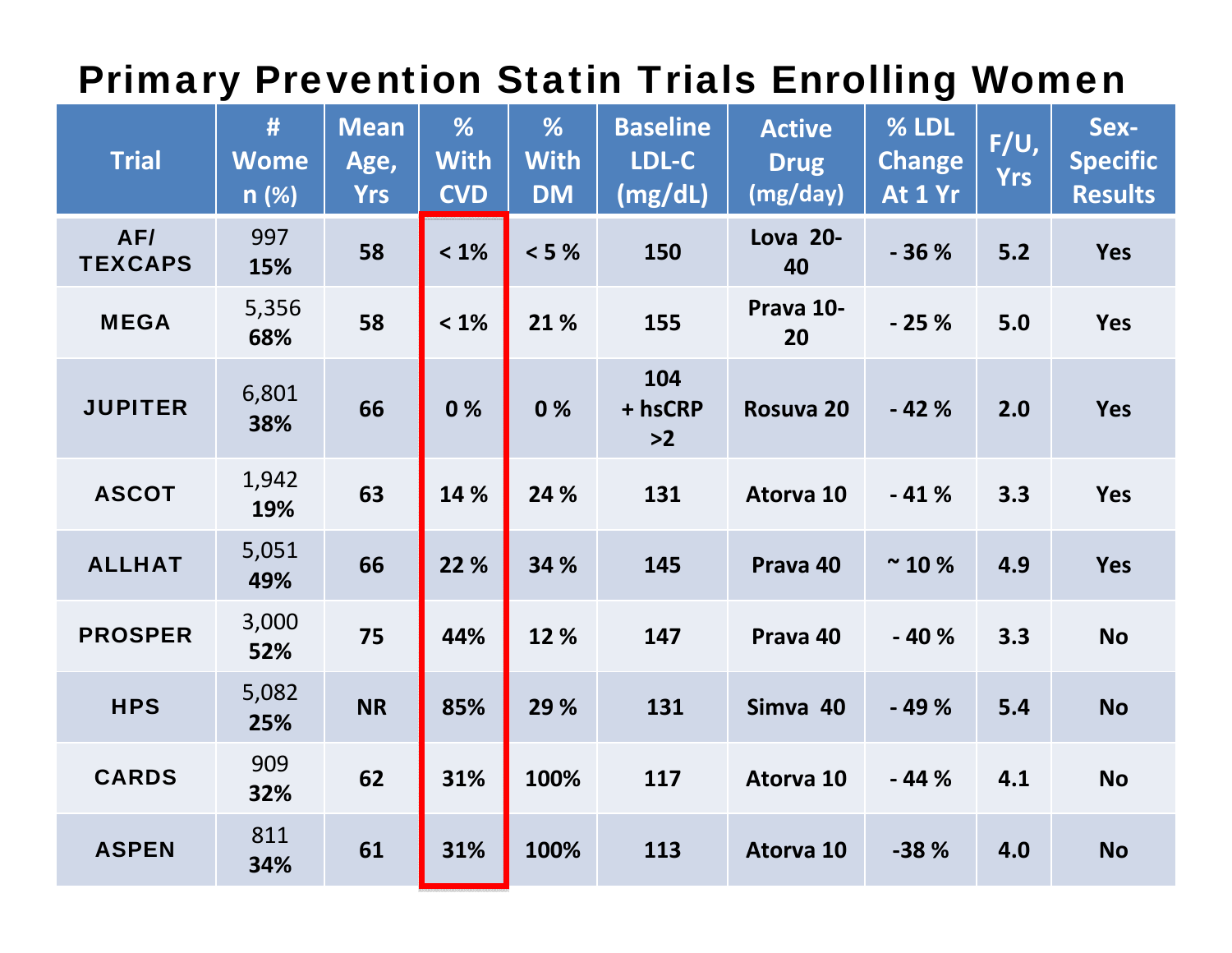## Limitations of Primary Prevention Statin Trials Enrolling Women

- **Inability to classify many trials**
- **Low numbers of women in early trials**
- **Low numbers of older women**
- **Methodologic problems in large early trial**
- **Lack of sex-specific analyses**
- **Lack of reporting of individual events**
- **Short durations of follow up**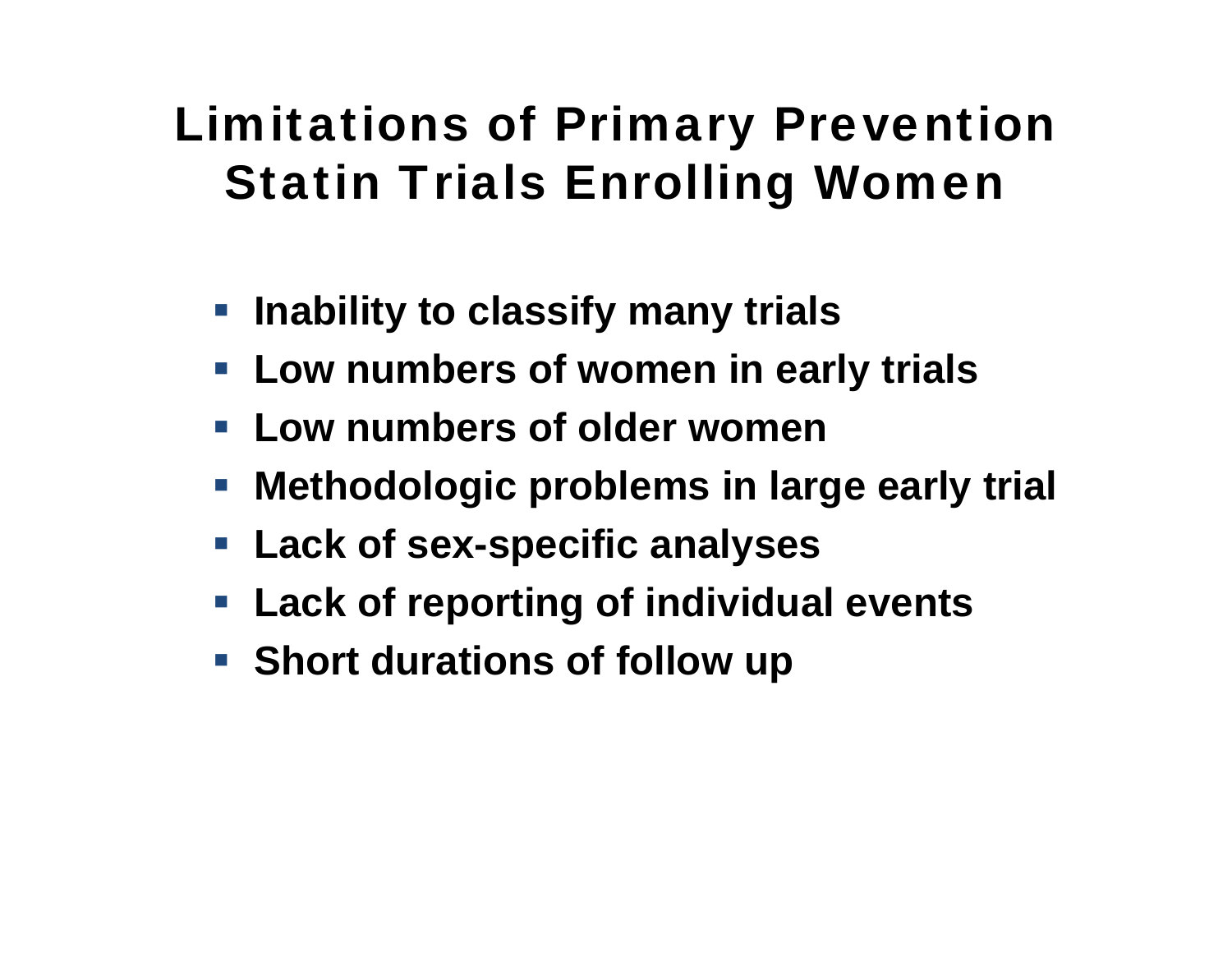### Lipid Drug Therapy for Primary Prevention of Coronary Disease in Women

A Systematic Review – 2004 A Systematic Review – 2004

|                                                     | <b>Primary</b><br><b>Prevention</b><br><b>Trials to 2004</b>     |  | <b>AF/TEXCAPS</b><br><b>COLESTIPOL</b>                                                                                                                                             | ALP <b>AT</b><br><b>ACAPS</b> | <b>ASCOT</b><br><b>HPS</b> |  |  |
|-----------------------------------------------------|------------------------------------------------------------------|--|------------------------------------------------------------------------------------------------------------------------------------------------------------------------------------|-------------------------------|----------------------------|--|--|
|                                                     | <b>Subjects</b>                                                  |  | 11,435 Women "No" CHD                                                                                                                                                              |                               |                            |  |  |
|                                                     | <b>Designs</b>                                                   |  | Lipid Drug vs. Placebo, F/U 2.8 - 5.2 Yrs                                                                                                                                          |                               |                            |  |  |
|                                                     | <b>Outcomes</b><br>on Drug<br>(Statins in all<br>except 1 Trial) |  | <b>Any CHD Event*</b><br>Non-significant but favorable risk<br>estimate [RR 0.87 p > 05]<br><b>Excluding ALLHAT yielded significant</b><br>23% risk reduction [RR 0.77 $p < .05$ ] |                               |                            |  |  |
| $* = MI,$<br>USA,<br><b>CHD</b><br>Death,<br>PCI or |                                                                  |  | <b>Any Death</b><br>Non-significant but favorable estimate<br>[RR 0.95 p=NS]                                                                                                       |                               |                            |  |  |
| <b>CABG</b>                                         | Walsh, J and Pignone, M JAMA 2004; 291: 2243-53.                 |  |                                                                                                                                                                                    |                               |                            |  |  |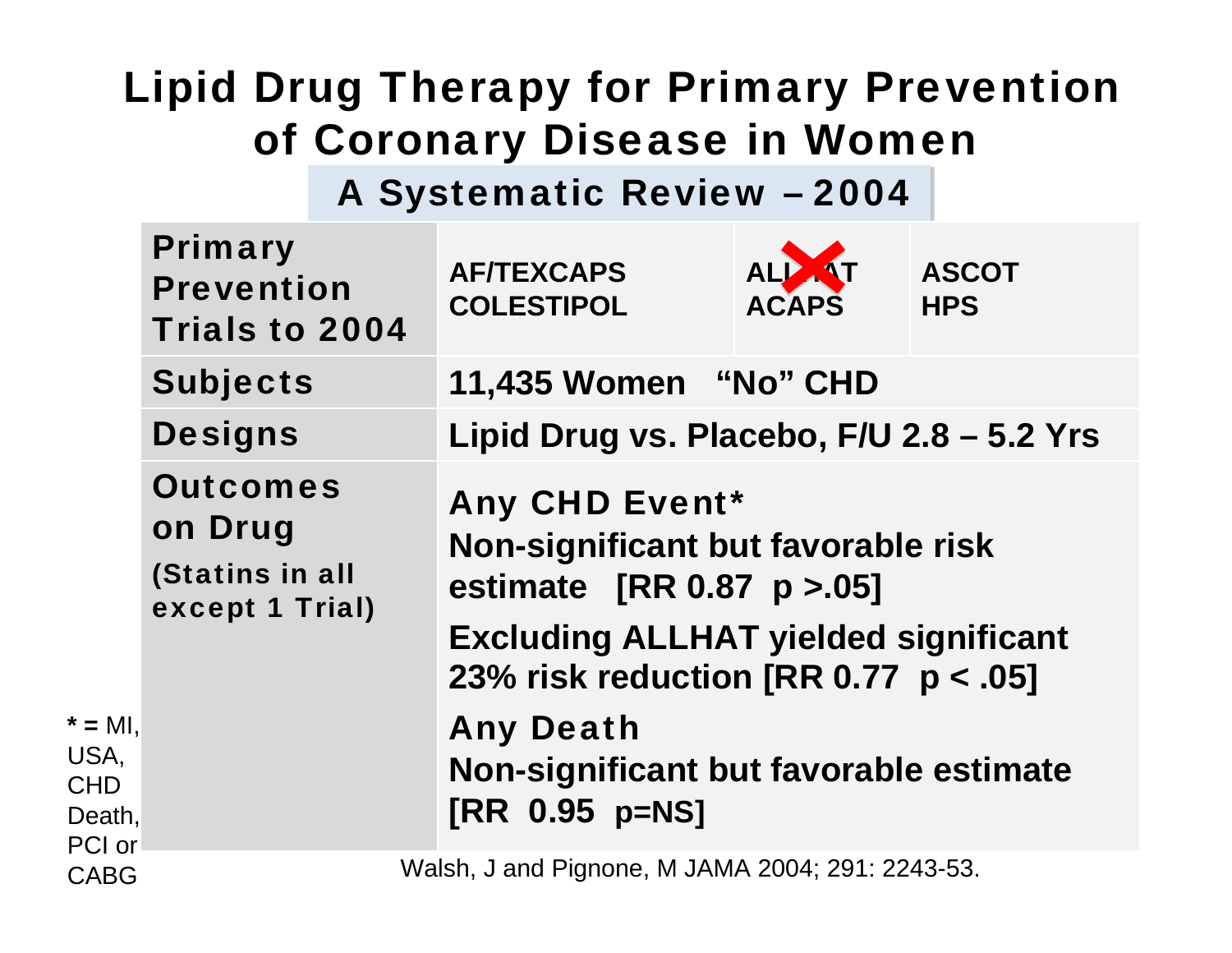### Statin Therapy for Primary Prevention of Coronary Disease in Women vs. Men

A Sex-Based Meta-Analysis - 2010

|                                | <b>Primary</b><br><b>Prevention</b><br>Trials to 2008 | <b>AF/TEXCAPS</b><br><b>WOSCAPS</b>                                                                                                      | <b>ALLHAT</b><br><b>PROSPER</b>                                              | <b>ASCOT</b><br><b>MEGA</b> | <b>HPS</b><br><b>ACAPS</b> |  |  |  |  |  |
|--------------------------------|-------------------------------------------------------|------------------------------------------------------------------------------------------------------------------------------------------|------------------------------------------------------------------------------|-----------------------------|----------------------------|--|--|--|--|--|
|                                | <b>Subjects</b>                                       | 19,052 Women + 30,194 Men "No" CVD                                                                                                       |                                                                              |                             |                            |  |  |  |  |  |
|                                | <b>Designs</b>                                        | Statin vs. Placebo, Mean F/U 3.9 Yrs                                                                                                     |                                                                              |                             |                            |  |  |  |  |  |
|                                | <b>Outcomes</b><br>on Statins                         | <b>Any CHD Event*</b><br>Women had borderline 11% risk reduction<br>$[RR \ 0.89 \ p = 0.05]$<br>Men had a significant 41% risk reduction |                                                                              |                             |                            |  |  |  |  |  |
|                                |                                                       | $[RR \ 0.59 \ p < 0.05]$                                                                                                                 |                                                                              |                             |                            |  |  |  |  |  |
| $= MI$ ,<br>USA,<br><b>CHD</b> |                                                       |                                                                                                                                          | Any Death Both women and men had<br>non-significant favorable risk estimates |                             |                            |  |  |  |  |  |
| Death,<br>PCI or               |                                                       |                                                                                                                                          | $[RR \ 0.96 - 0.93 \ p > 0.05$ for both]                                     |                             |                            |  |  |  |  |  |
| CABG.                          |                                                       |                                                                                                                                          | Petretta, M. et al. Int Jour Cardiol 2010;138:25-31.                         |                             |                            |  |  |  |  |  |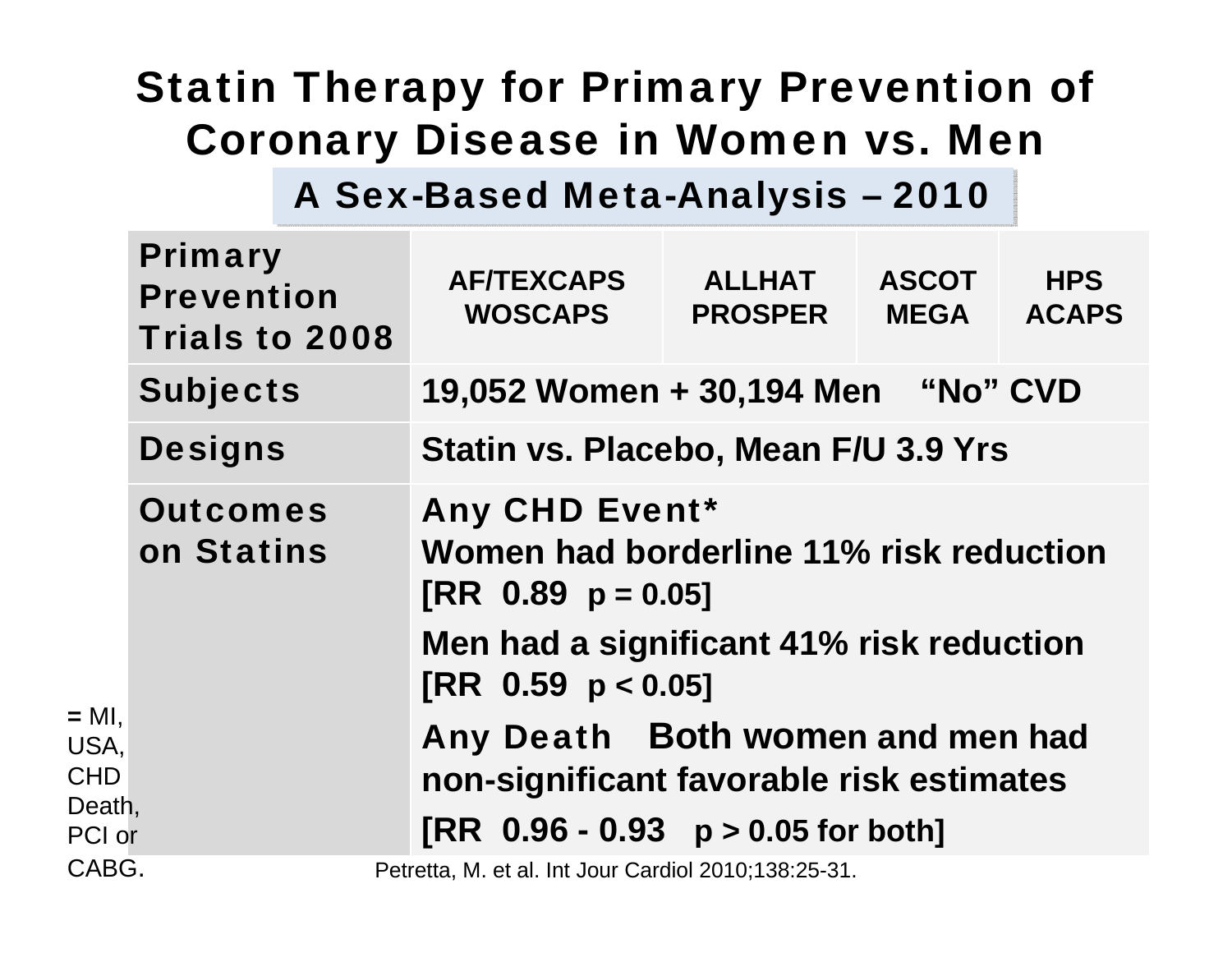Does The Argument To Withhold Statins in Women At Risk "Stretch the Limits"of Evidence Based Medicine?



• **P values >0.05 indicate insufficient evidence to support treatment** 



- **'P < 0.05' is an arbitrary**  s **cutoff**
- **P values reflect only the strength of evidence against the 'null' hypothesis**
- **P-values must be interpreted within the context of other trial data and human physiology**

Grundy, S and Kendrick, M. Should women be offered cholesterol drugs to prevent cardiovascular disease? BMJ 2007;334:983. Baum, S. Evidence Based Medicine. What's the Evidence? Clinical Cardiology 2012;35:259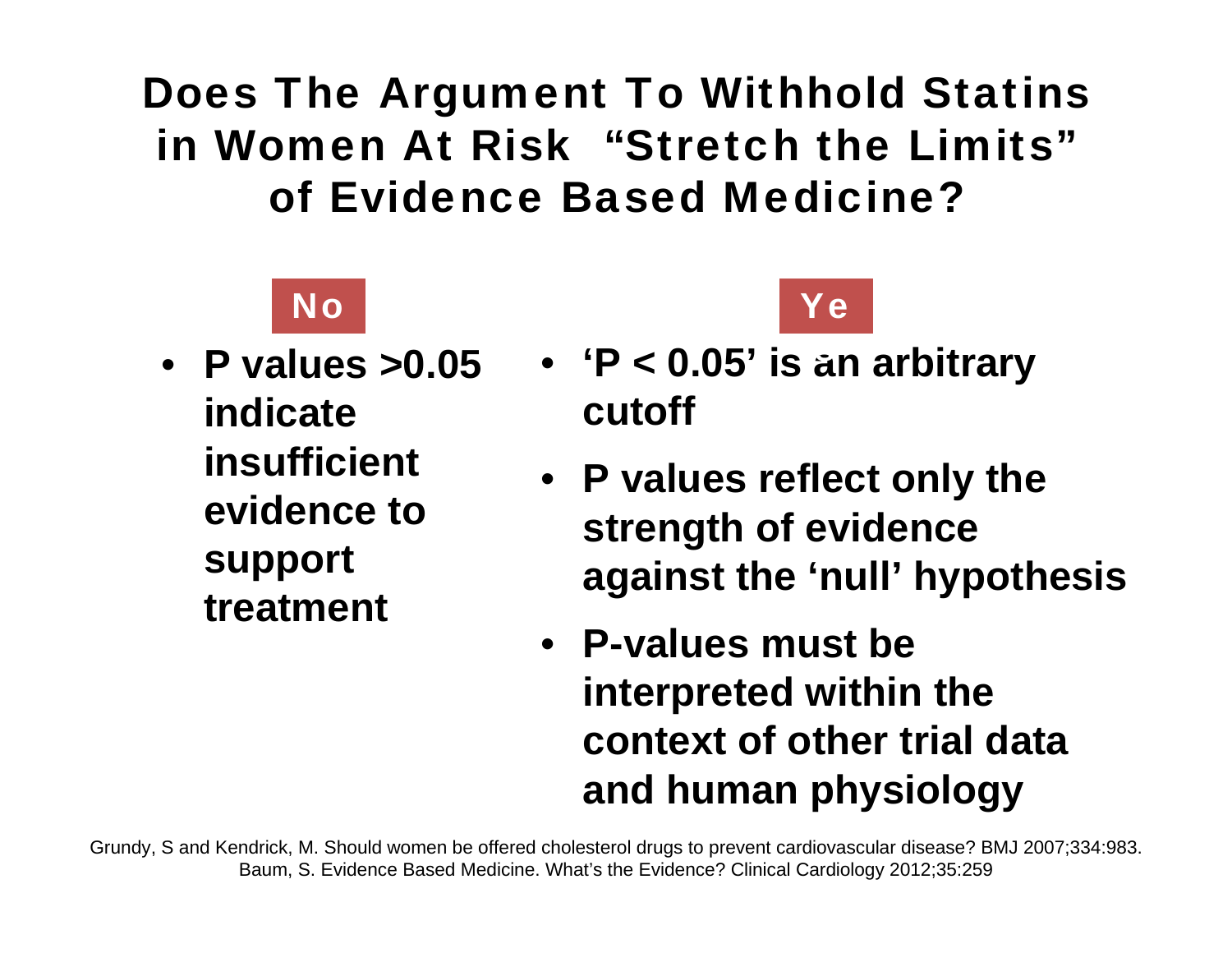### Evidence Suggests Few Sex-Based Differences in Atherosclerotic Plaque Histology or Biology



Modifed From: Libby P Current Concepts of the Pathogenesis of Acute Coronary Syndromes Circulation 2001;104:365-372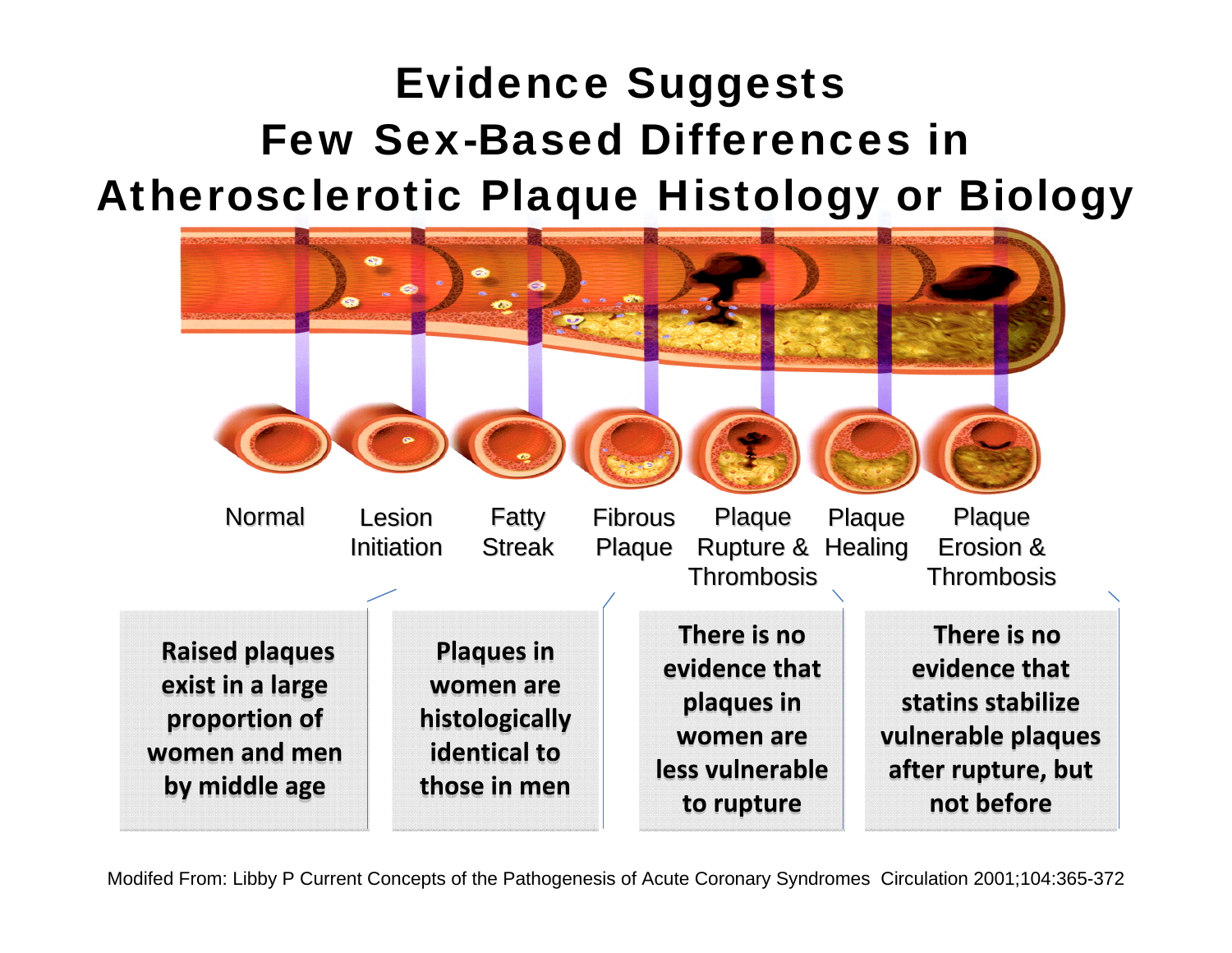#### Statin Therapy for Primary Prevention of Cardiovascular Disease in Women with Elevated hsCRP JUPITER Trial -- 2010 JUPITER Trial -- 2010

| <b>Females</b>                                               |                                                                                                | $N=6,801$ > 60 Yr 0 CVD LDL-C <130 hsCRP >2                                                                                                                                            |  |  |  |  |  |  |
|--------------------------------------------------------------|------------------------------------------------------------------------------------------------|----------------------------------------------------------------------------------------------------------------------------------------------------------------------------------------|--|--|--|--|--|--|
|                                                              | <b>Design</b>                                                                                  | Rosuvastatin 20 mg vs. Placebo F/U 2 Yr                                                                                                                                                |  |  |  |  |  |  |
| <b>Endpoint</b>                                              |                                                                                                | MI CVA USA STENTS CABG or CV Death                                                                                                                                                     |  |  |  |  |  |  |
| <b>Outcomes</b><br>in Women<br>on Statins<br><b>Absolute</b> |                                                                                                | <b>Primary Endpoint - Any CV Event</b><br>Women had a significant 46% decrease in<br>relative risk [HR 0.54 $p = 0.002$ ]. Those with<br>FHx CAD had an 80% decrease [HR 0.20, p <.05] |  |  |  |  |  |  |
|                                                              | <b>CVD</b><br><b>Rate</b><br><b>Statin</b><br>$0.56\%$ / Yr<br><b>Placebo</b><br>$1.04\%$ / Yr | <b>Unstable Angina or Revascularization</b><br>Women had a significant 76% decrease in<br>relative risk [HR 0.24 p=.0001]                                                              |  |  |  |  |  |  |
|                                                              |                                                                                                | Any MI, CVA or CV Death [HR 0.73 p=0.16]<br>Any Death [HR 0.77 $p = 0.12$ ]                                                                                                            |  |  |  |  |  |  |

Mora, S et al. Circulation 2010; 121:1069-77.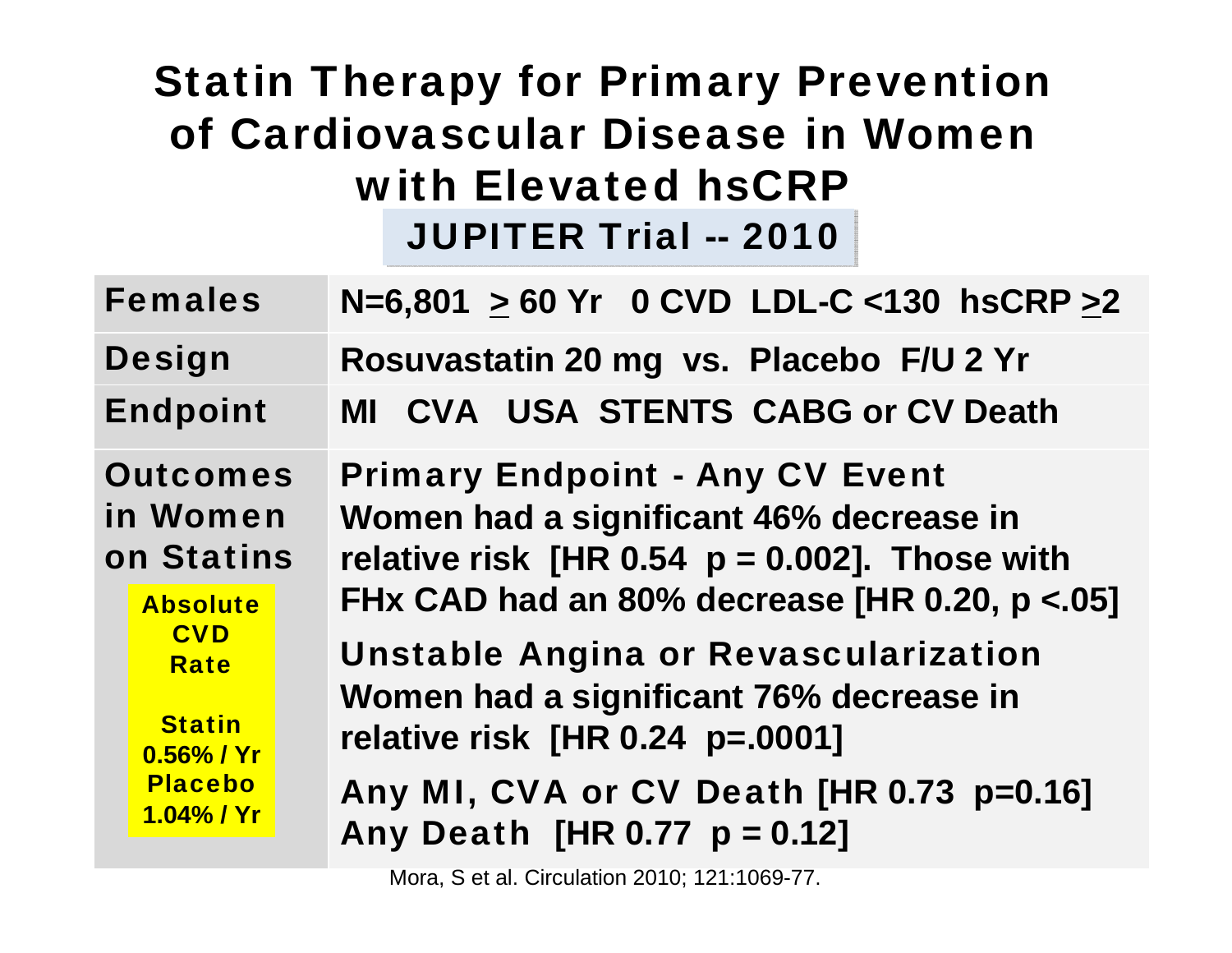### Statin Therapy for Primary Prevention of Cardiovascular Disease In Women With Elevated hsCRP or Dyslipidemia

An Updated Sex-Based Meta-Analysis—Post JUPITER - 2010

RR for Total CVD\* in Statin vs. Placebo Treated WomenIn the 3 *Exclusively Primary Prevention* Trials (N=13,154)

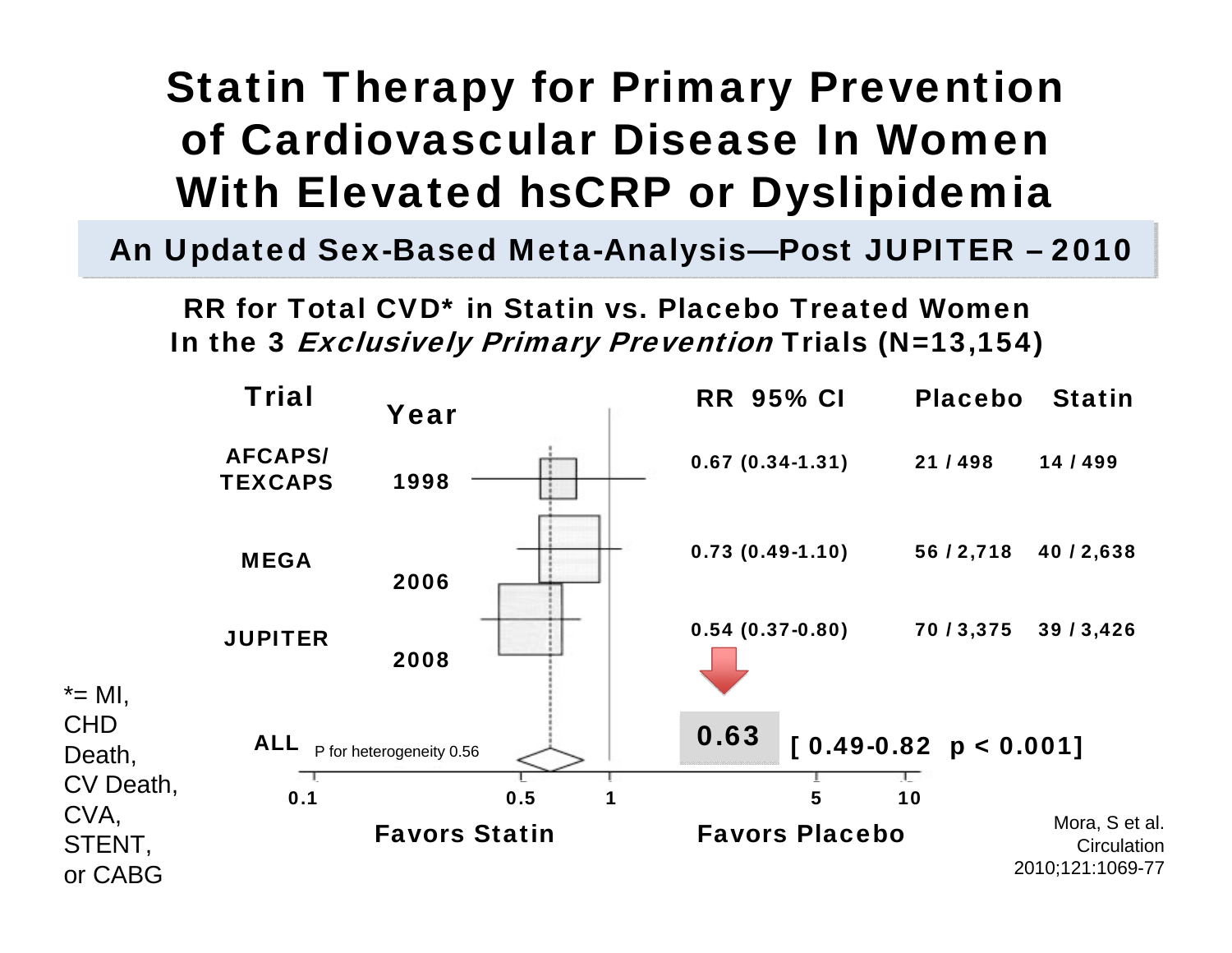### Statin Effects in Women vs. Men

#### Most Recent Sex-Based Meta-Analysis -- 2012

| <b>18 Trials</b>              | $A$ to $Z$<br><b>CORONA</b><br><b>SEARCH</b>                                                                                                                                                                                                                                                                                       | <b>AFTEXCAPS</b><br><b>GREASE</b><br><b>JUPITER</b> | <b>ALLHAT</b><br><b>GISSI-P</b><br><b>HPS</b> | <b>ASCOT</b><br><b>LIPID</b><br><b>PROSPER</b> | <b>AURORA</b><br><b>MEGA</b><br><b>PROVEIT</b> | <b>CARE</b><br><b>4S</b><br><b>TNT</b> |  |  |  |  |
|-------------------------------|------------------------------------------------------------------------------------------------------------------------------------------------------------------------------------------------------------------------------------------------------------------------------------------------------------------------------------|-----------------------------------------------------|-----------------------------------------------|------------------------------------------------|------------------------------------------------|----------------------------------------|--|--|--|--|
| <b>Subjects</b>               |                                                                                                                                                                                                                                                                                                                                    | 40,275 Women + 100,960 Men + CVD                    |                                               |                                                |                                                |                                        |  |  |  |  |
| <b>Designs</b>                |                                                                                                                                                                                                                                                                                                                                    | <b>Statin vs. Placebo or More vs. Less Statin</b>   |                                               |                                                |                                                |                                        |  |  |  |  |
| <b>Outcomes</b><br>on Statins | <b>CV Events were significantly reduced 17%</b><br>in women and 23% in men in primary and<br>secondary prevention trials, regardless of<br>baseline risk<br>[OR-Women 0.83, OR-Men 0.77 $p < .001$ ]<br><b>Total Deaths were reduced significantly</b><br>by 13% in women in primary prevention trials<br>[OR 0.87 $p \sim 0.01$ ] |                                                     |                                               |                                                |                                                |                                        |  |  |  |  |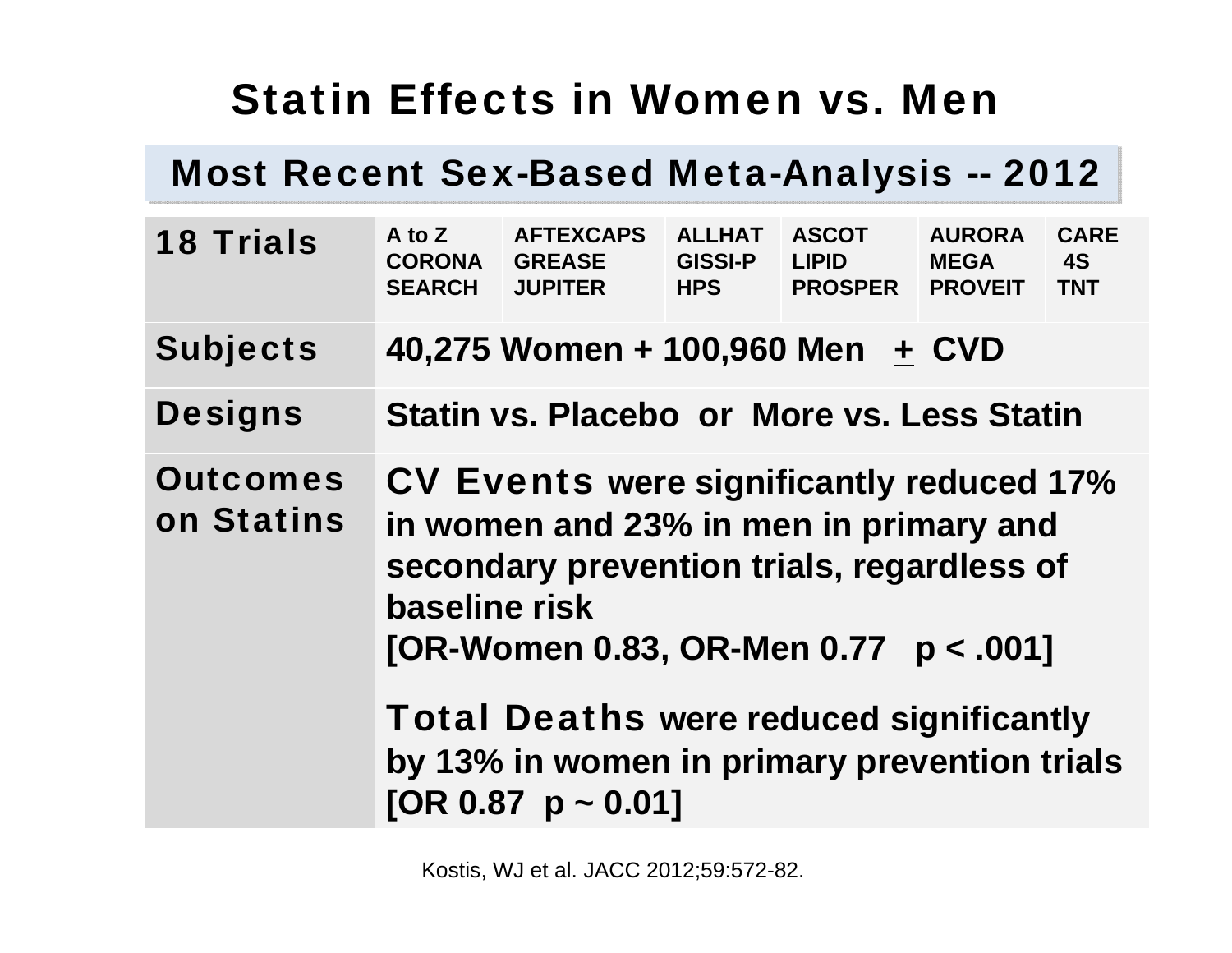Remaining Questions About Statins for Primary Prevention in Women How Do We Assess Global Risk, How Do We Assess Global Risk, and At What Level of Risk Do We Treat ?

- Which Risk Score is Best For Women?
	- ATP III Score **predicts MI or CHD death only**
	- Updated Framingham Score **includes all CVD**
	- Reynolds Score **adds hsCRP, family history**
- Do We Treat at >5%, >10% or >20% Risk?
	- **Cost efficacy is greater in high risk women, but majority of events will occur in women with low and intermediate 10-year risk**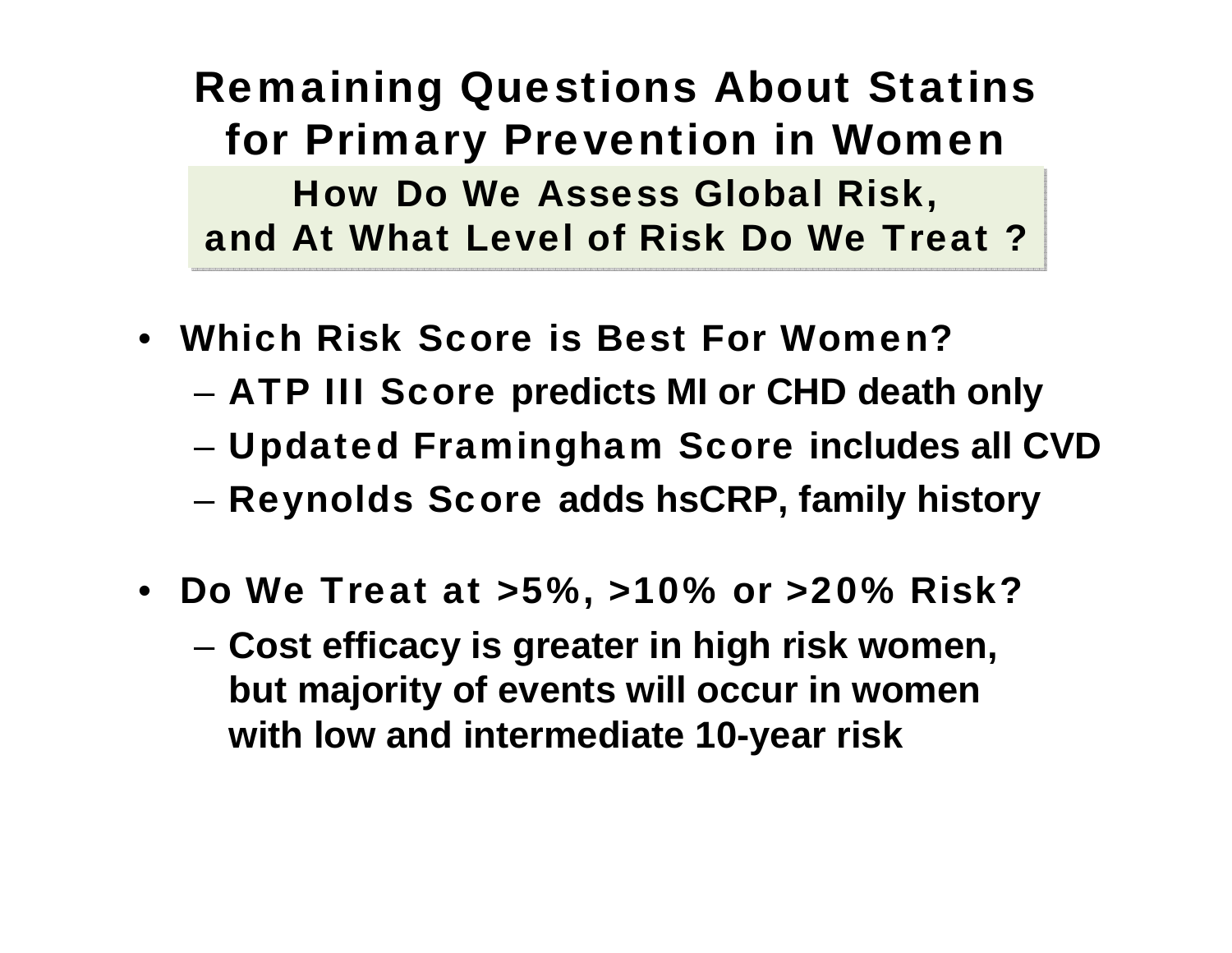### Remaining Questions About Statins for Primary Prevention in Women

What Costs Are We Willing to Pay?

 $\bullet$ Drug Costs Are Low and Gender Neutral

**A generic statin**  = **\$ 0.06 tab/day x 1 yr = \$ 22** 

- Cost Efficacy is Lower in Women
	- **Absolute risk reduction (ARR) is low in primary prevention [~0.5 % / year in women in JUPITER]**
	- – **Since the NNT to prevent 1 event = 1 / ARR, an ARR of ~ 0.5% / year (or 2.5% in 5 years) translates to needing to treat ~40 women for 5 years to prevent** *1* **event [at a cost of \$4,500 to \$255,000]**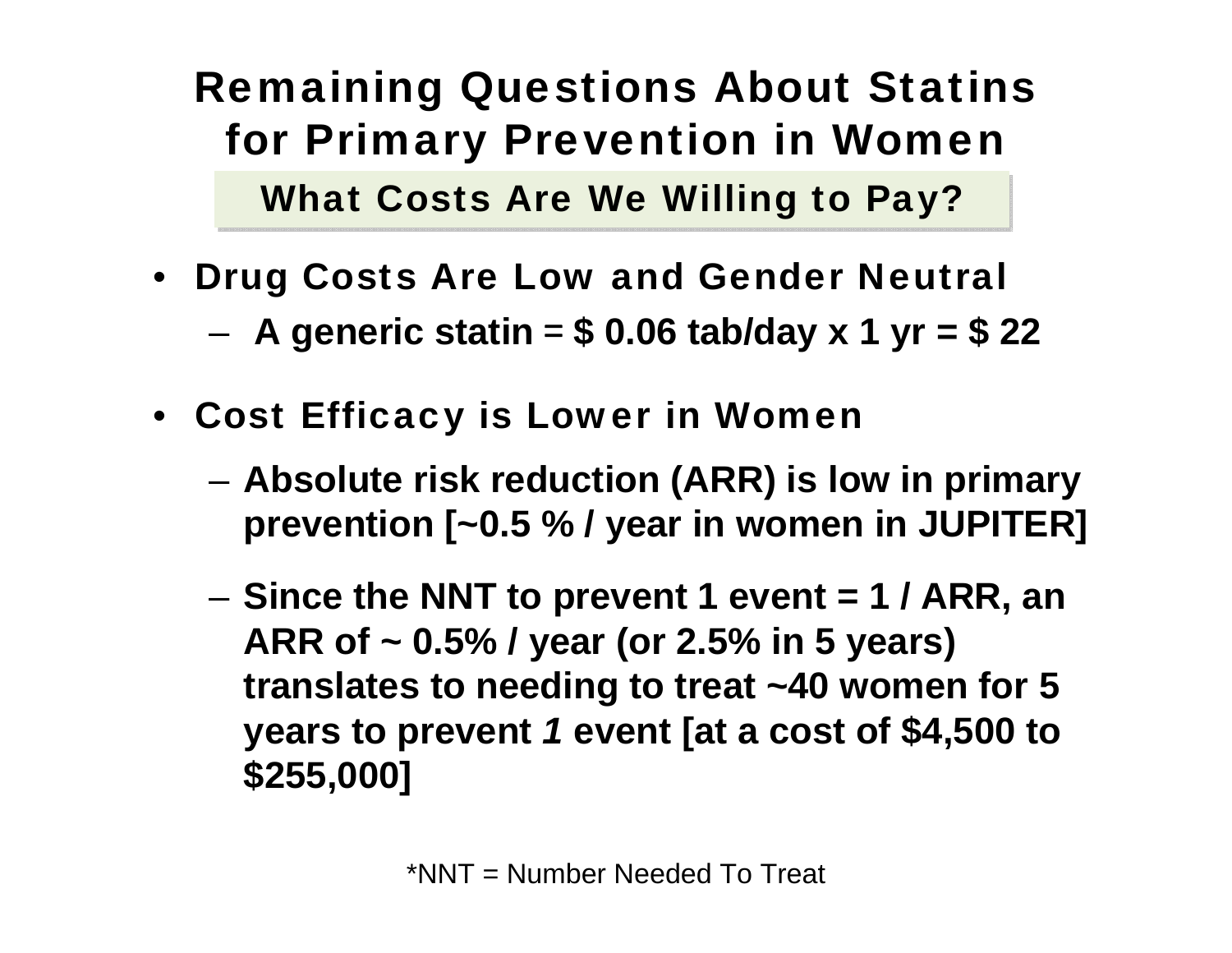### Remaining Questions About Statins for Primary Prevention in Women

What Side Effect Risks Are Acceptable ?

- $\overline{\phantom{a}}$  Diabetes Mellitus
	- **Risk: ~ 9% - 13% from meta-analyses**
	- **Risk Factor: Pre-Diabetes**

**1 out of ~250 1 out of ~250 affected, but 5affected, but 5 CV Events will CV Events will be** avoided

- **Neuro-Cognitive Dysfunction** 
	- $\mathcal{L}_{\mathcal{A}}$ **Risk: Unknown—reports based only on FDA AERS**
- **Liver Injury** 
	- **Risk: "Transaminitis" 1 / 100; Liver Failure 1/1,000,000**
- Myopathy
	- **Risks: Myositis 5/100,000; Rhabdomyolysis 1.5/100,000**
	- **Risk Factors: Age, Small BMI, CKD, Drug interactions**

Sattar, N et al. Statins and risk of incident DM: A Meta-Analysis Lancet 2010;375;735. Harper, D et al. The broad spectrum of statin myopathy. Curr Opinion Lipidolgy 2007;18:401. Bjornsson E et al. Hepatotoxicity associated with statins. J Hepatology 2012;56:374-80.